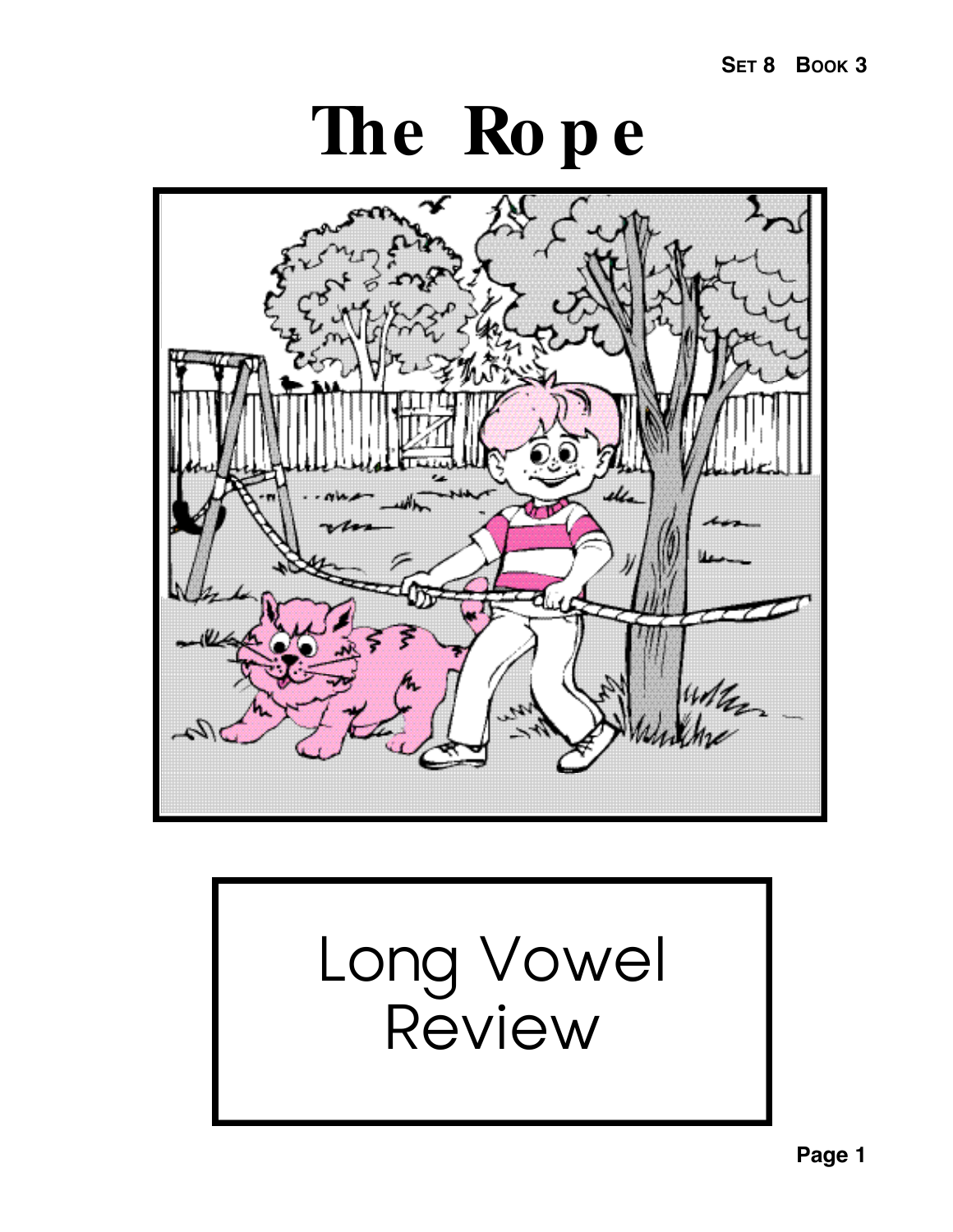**Words to SOUND-READ-WRITE-SPELL**

### **Word Preview**



#### *VALUE:*

#### **SHARING GOOD EXPERIENCES**

Sounds and words for adventures in reading

P.S.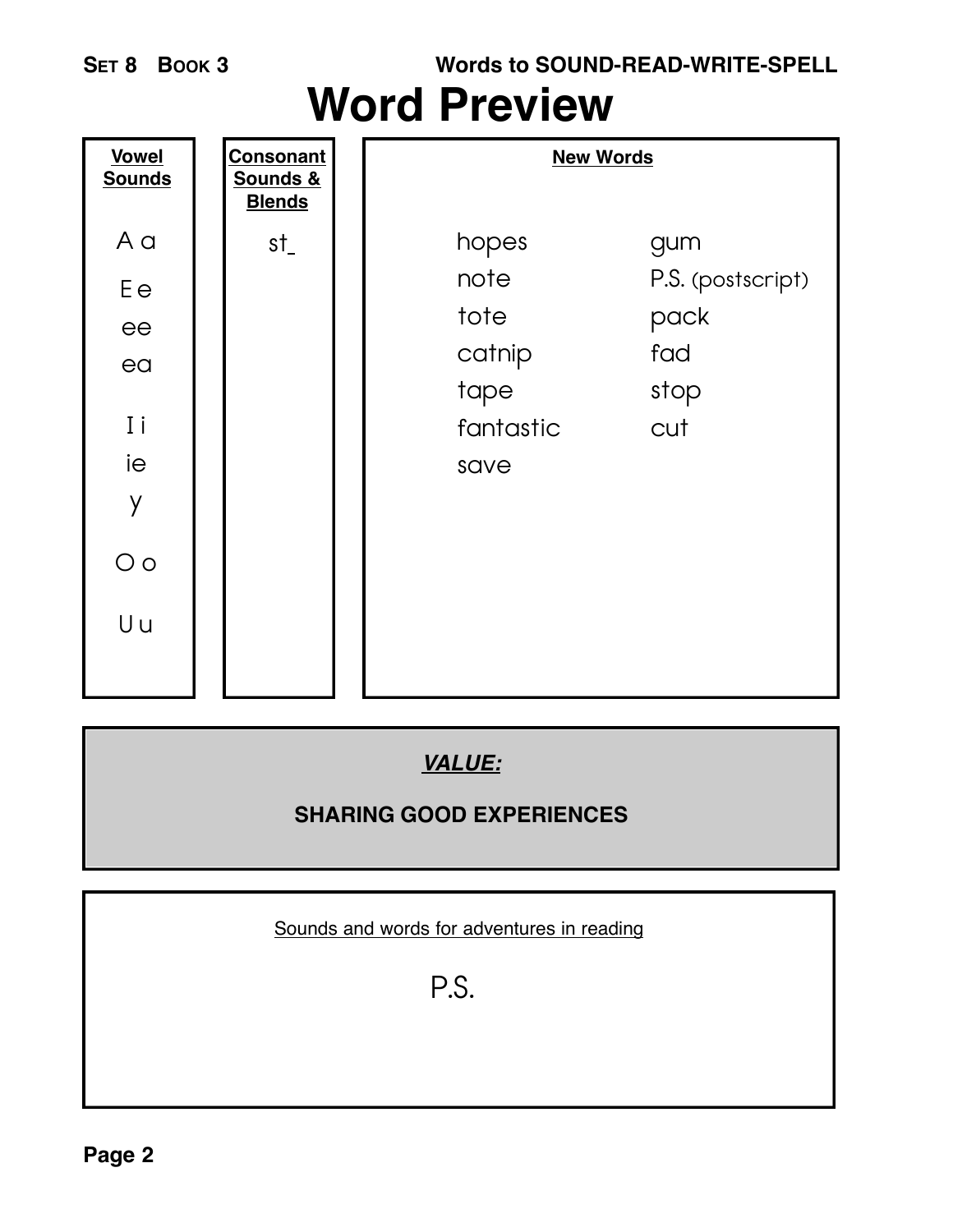# **Teacher Dictation**



Teacher says the sounds. Students write the letters as they say the words. Teacher guides the students to write left to right--top to bottom. For extra practice, additional student dictation pages may be copied.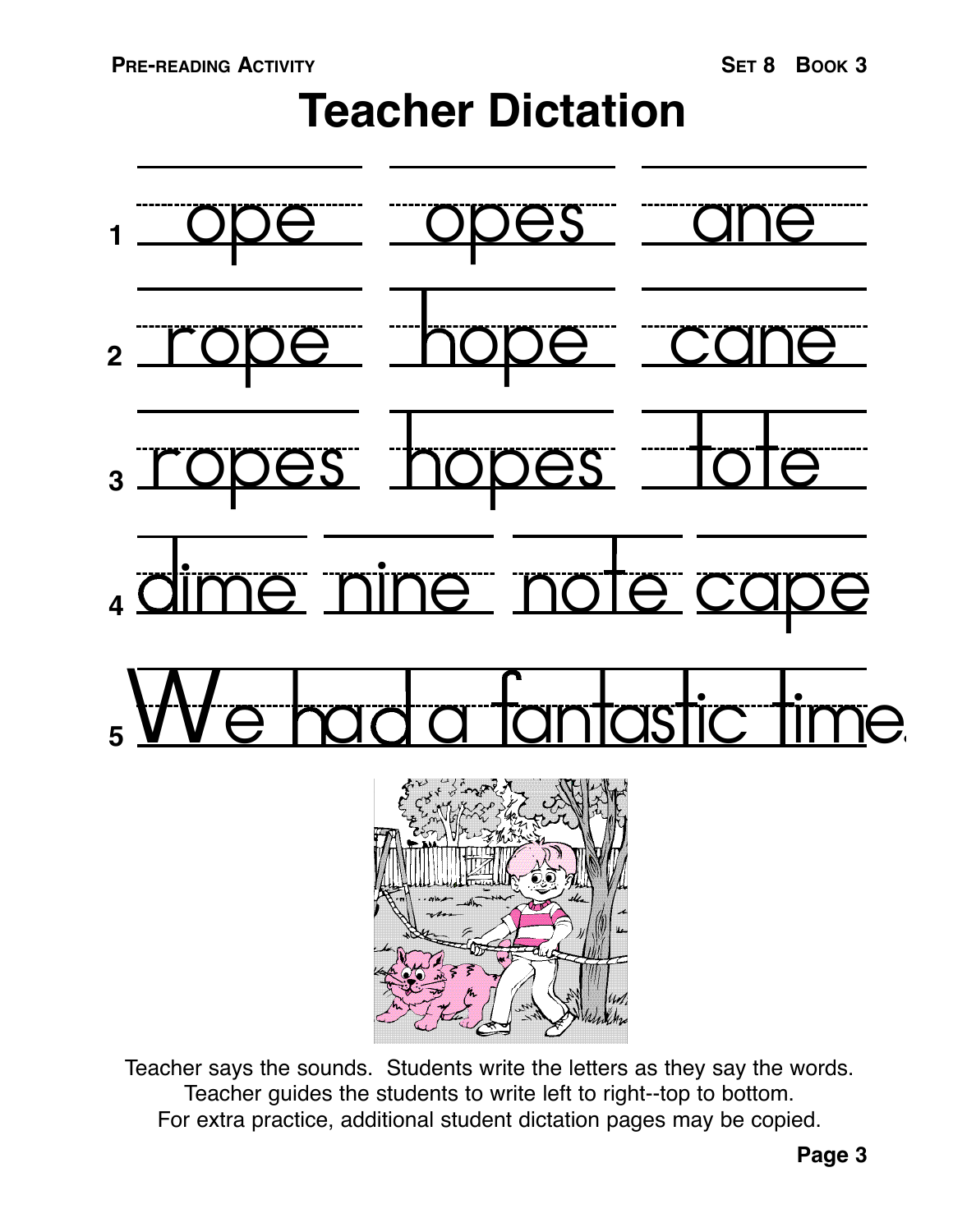## **Student Dictation**

|                |                                                                                 |  | <u> Andrew Marian (1989)</u> |  |
|----------------|---------------------------------------------------------------------------------|--|------------------------------|--|
| 2 <sup>1</sup> | <u> 2000 - Andrea Andrew Maria (h. 1982).</u><br>2001 - Andrew Maria (h. 1982). |  |                              |  |
| 3              |                                                                                 |  |                              |  |
| 4              | <u> 1989 - Andrea Andrew Maria (h. 1989).</u>                                   |  |                              |  |
| 5              | <u> 1980 - John Stein, Amerikaansk politiker (</u>                              |  |                              |  |

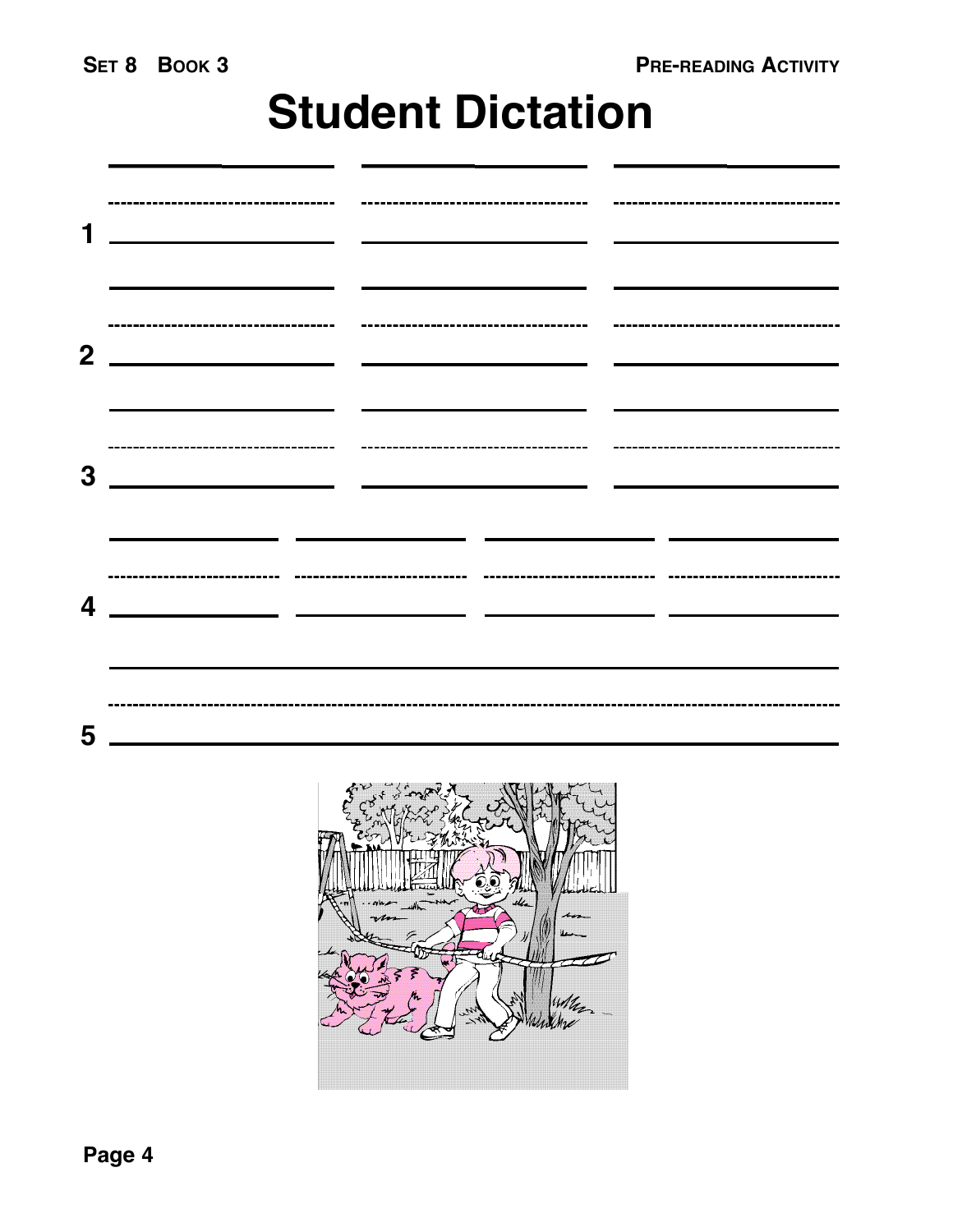# b c d f g h j k l m n p q  $f$  s t v w x y z **Learning word families**



Directions: Draw a line through the letters you use.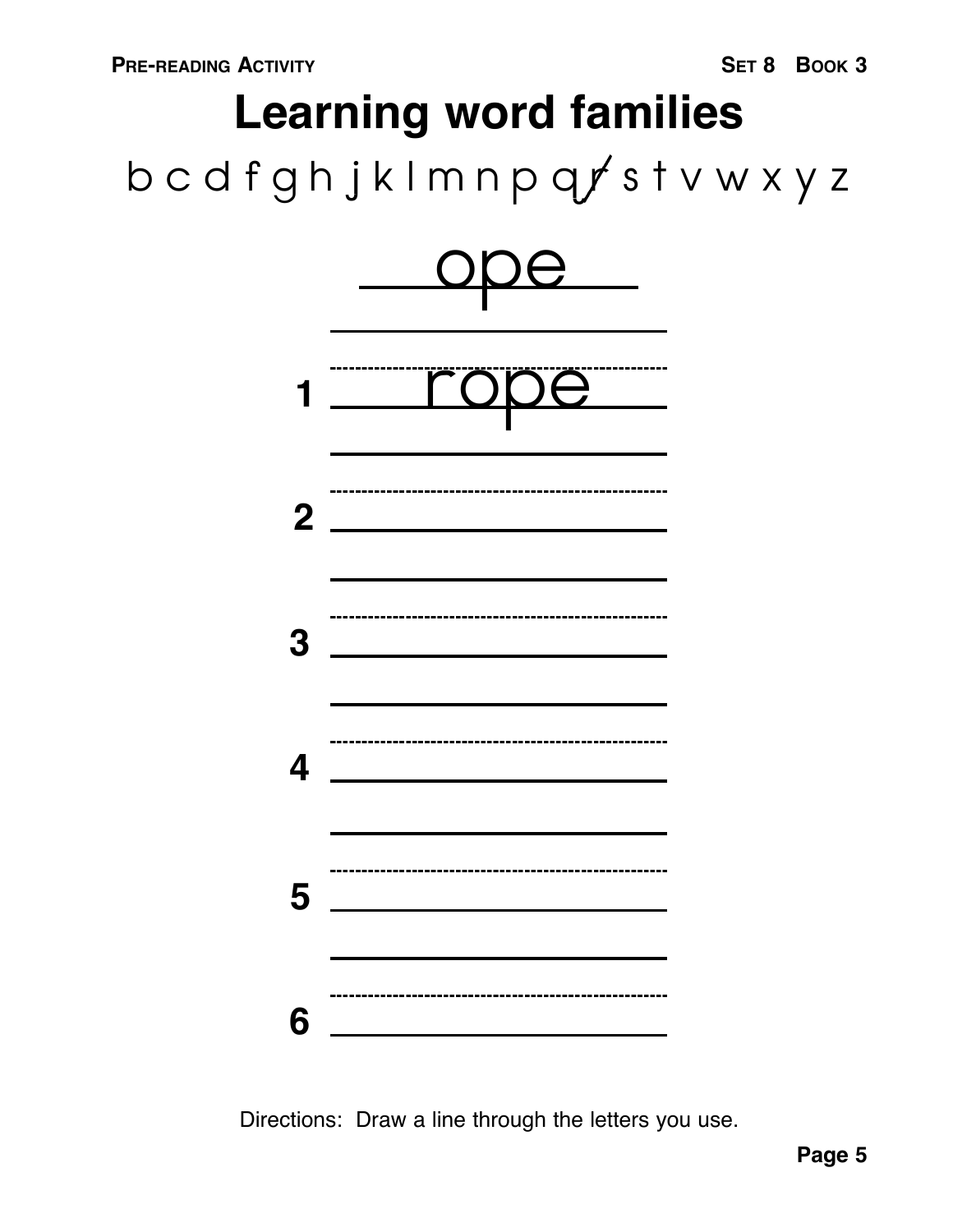# b ¢ d f g h j k l m n p q r s t v w x y z **Word family check list**



Directions: Go read the books.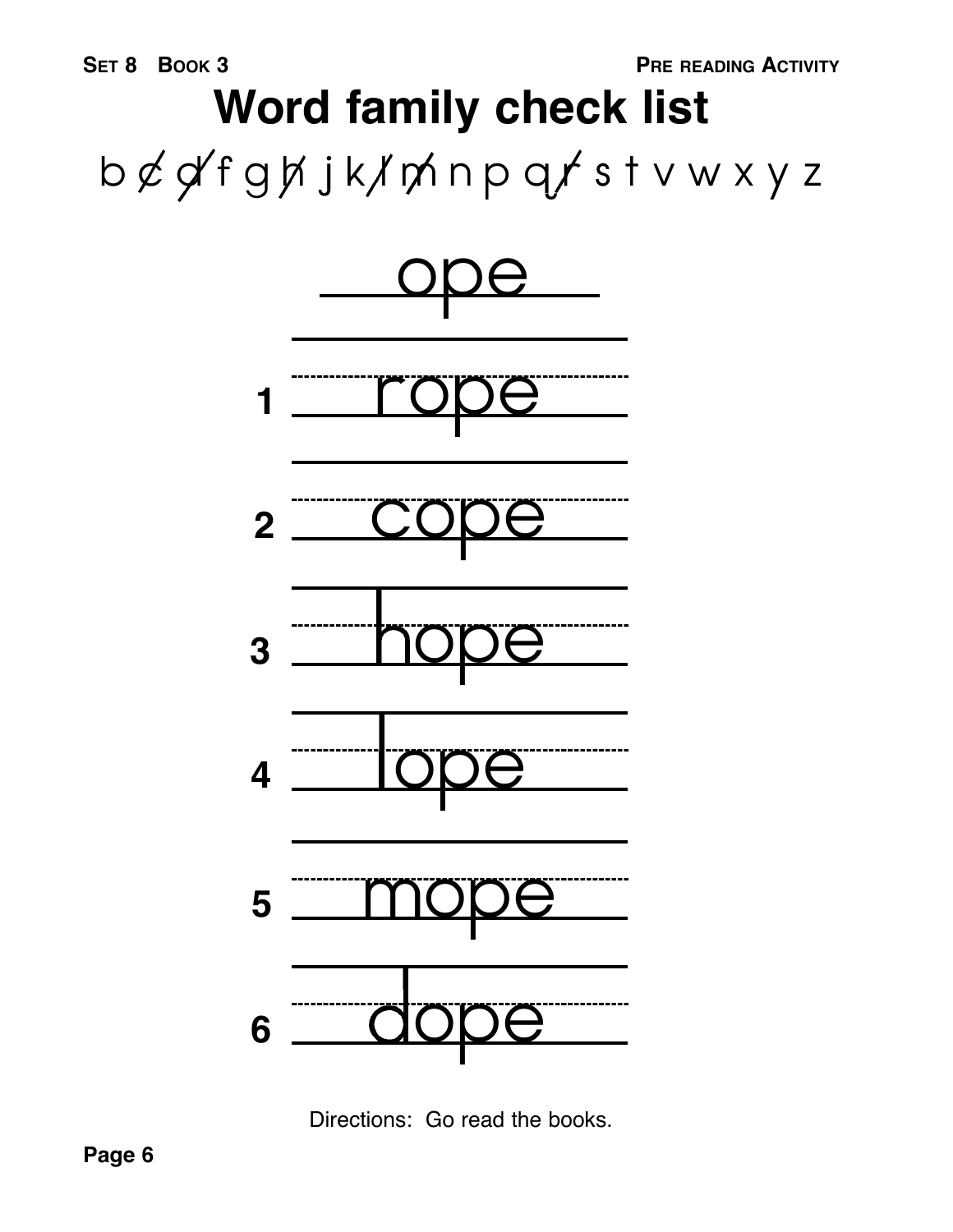# **Draw a picture from the story**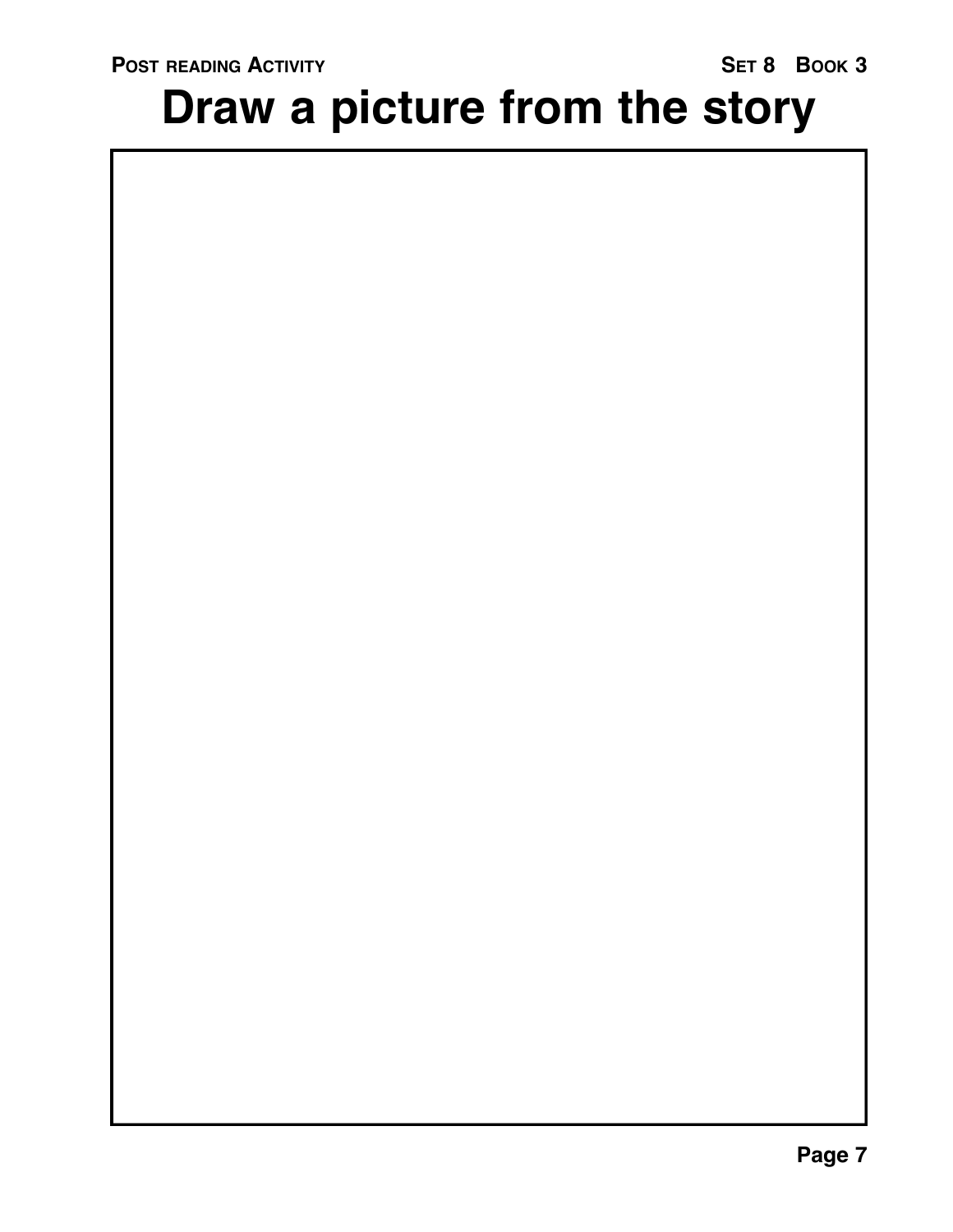| A story by                                                                                                                                        |  |  |  |  |  |  |
|---------------------------------------------------------------------------------------------------------------------------------------------------|--|--|--|--|--|--|
|                                                                                                                                                   |  |  |  |  |  |  |
|                                                                                                                                                   |  |  |  |  |  |  |
|                                                                                                                                                   |  |  |  |  |  |  |
|                                                                                                                                                   |  |  |  |  |  |  |
|                                                                                                                                                   |  |  |  |  |  |  |
|                                                                                                                                                   |  |  |  |  |  |  |
|                                                                                                                                                   |  |  |  |  |  |  |
|                                                                                                                                                   |  |  |  |  |  |  |
|                                                                                                                                                   |  |  |  |  |  |  |
|                                                                                                                                                   |  |  |  |  |  |  |
|                                                                                                                                                   |  |  |  |  |  |  |
|                                                                                                                                                   |  |  |  |  |  |  |
|                                                                                                                                                   |  |  |  |  |  |  |
|                                                                                                                                                   |  |  |  |  |  |  |
|                                                                                                                                                   |  |  |  |  |  |  |
|                                                                                                                                                   |  |  |  |  |  |  |
|                                                                                                                                                   |  |  |  |  |  |  |
| Directions: Have students write their names at the top of the page.<br>When the story is finished, have students circle the words they like best. |  |  |  |  |  |  |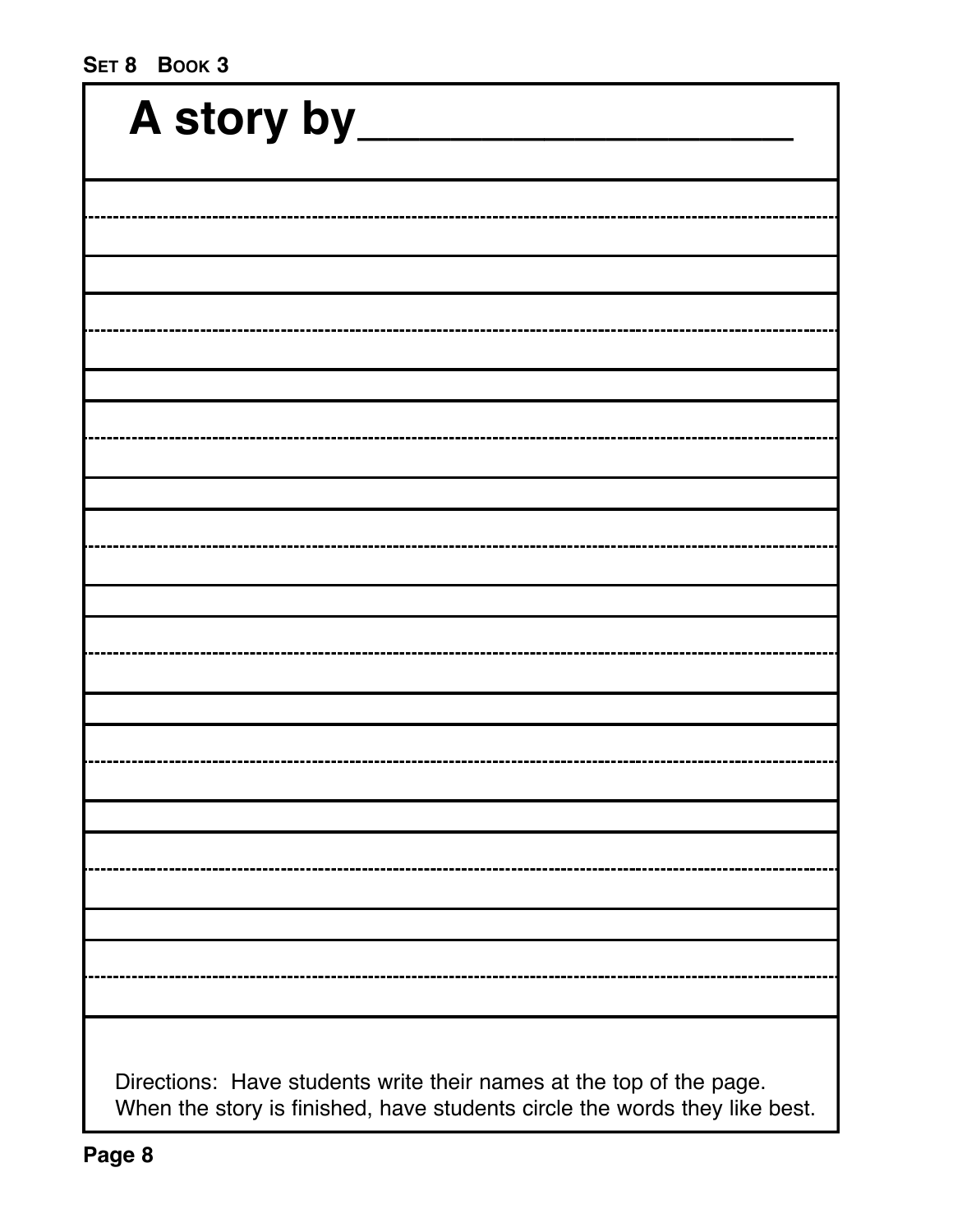# **Connect words to the pictures**

- **1** It is a big date for Max.
- A ten-rock cake **2**

- **3** The rope led Max to the back.
- Max came to a BIG-**4** BIG box.
- A fantastic time **5**











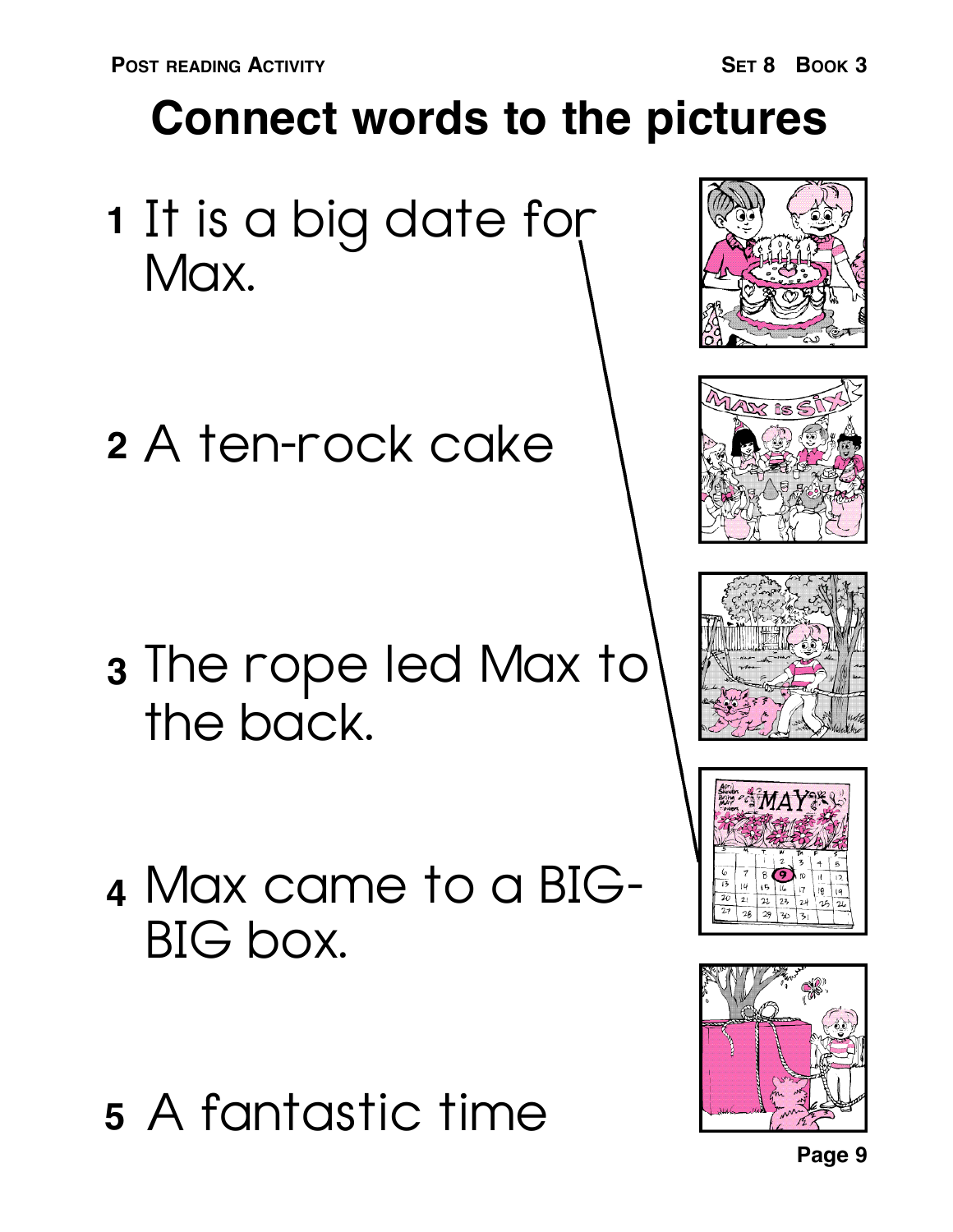## **Consonant Beginning**

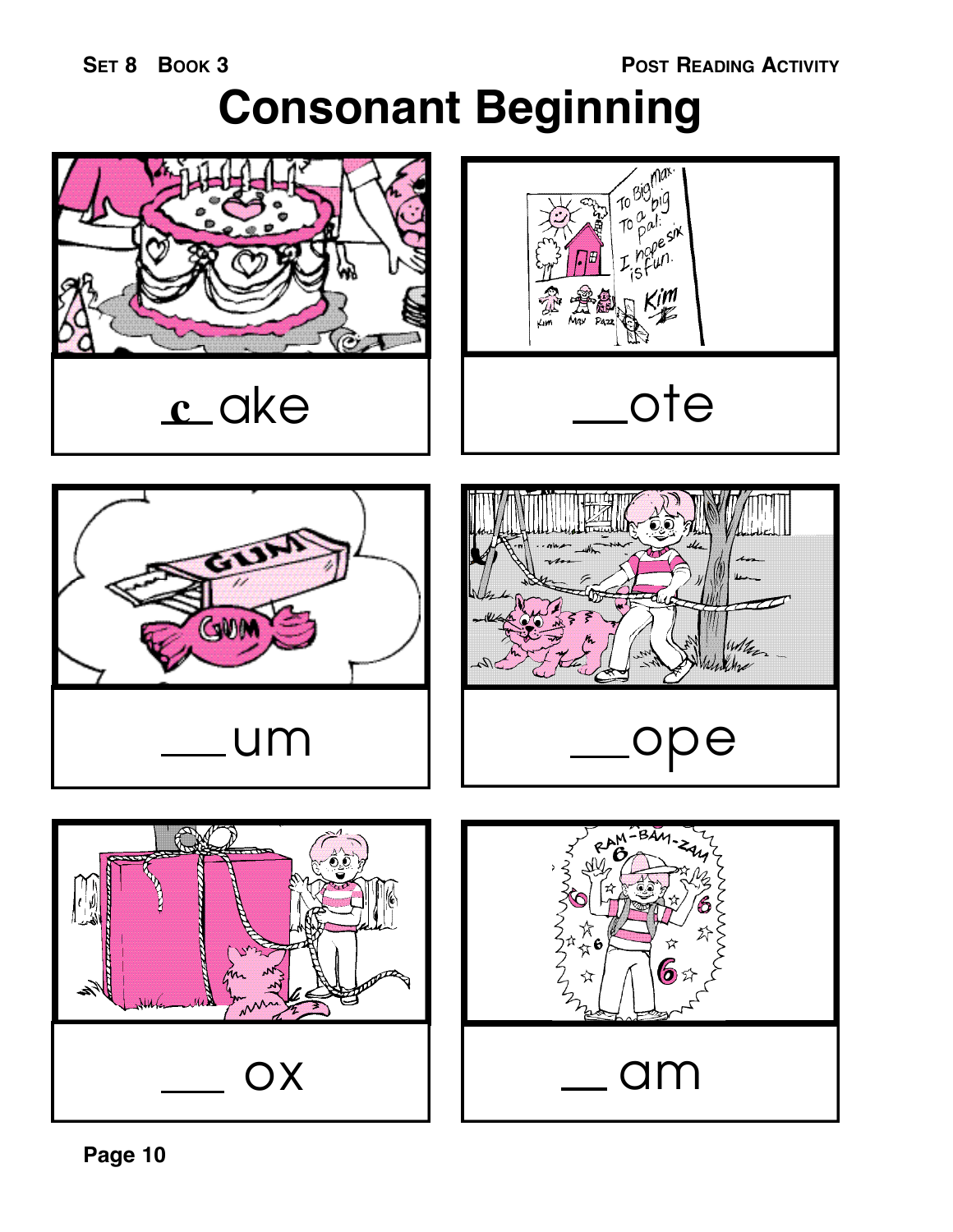# **Consonant Ending**

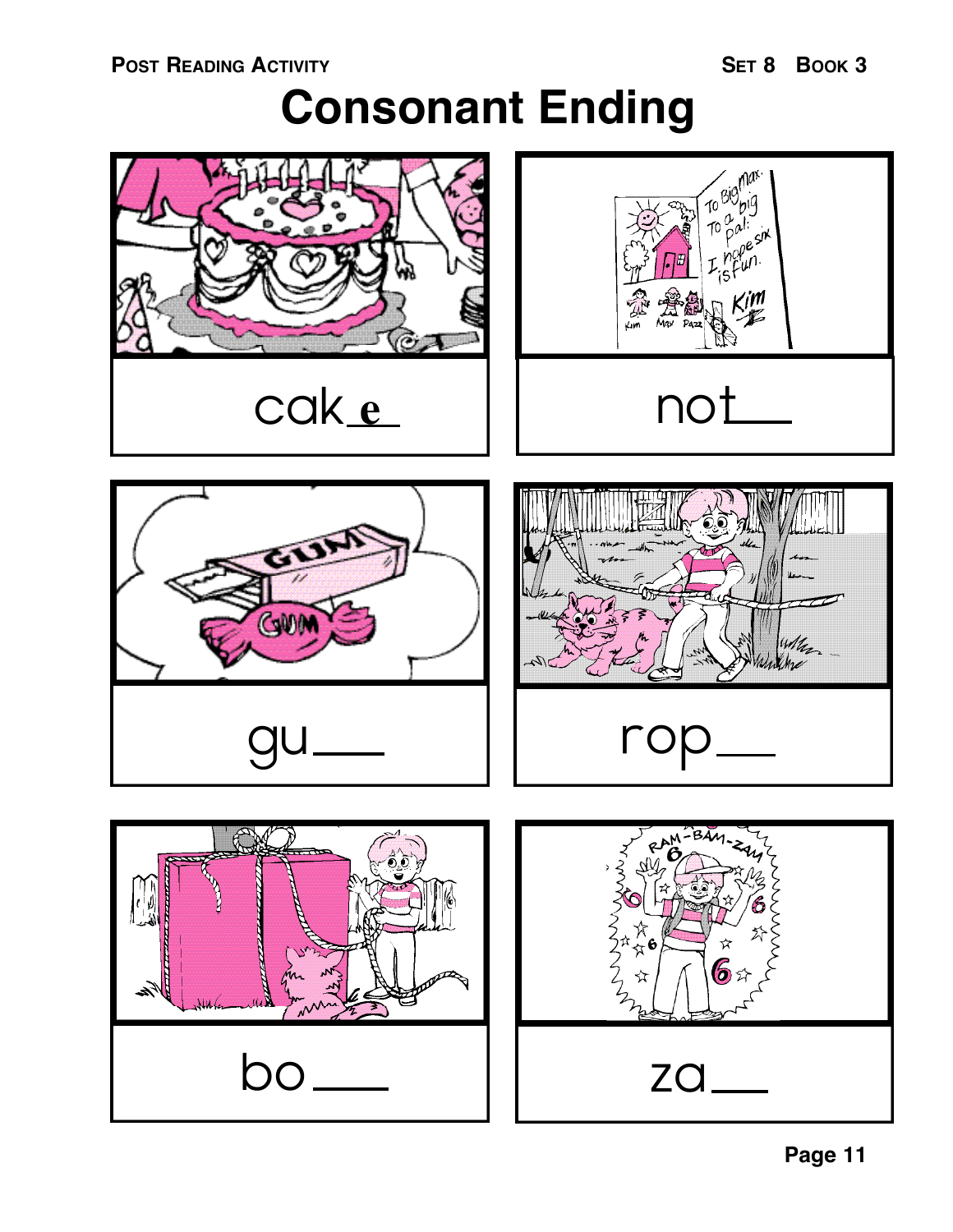#### **SET 8 BOOK 3**

# **Circle Words to fit the Picture.**



**Page 12** Directions: One or more words may be circled to match the picture.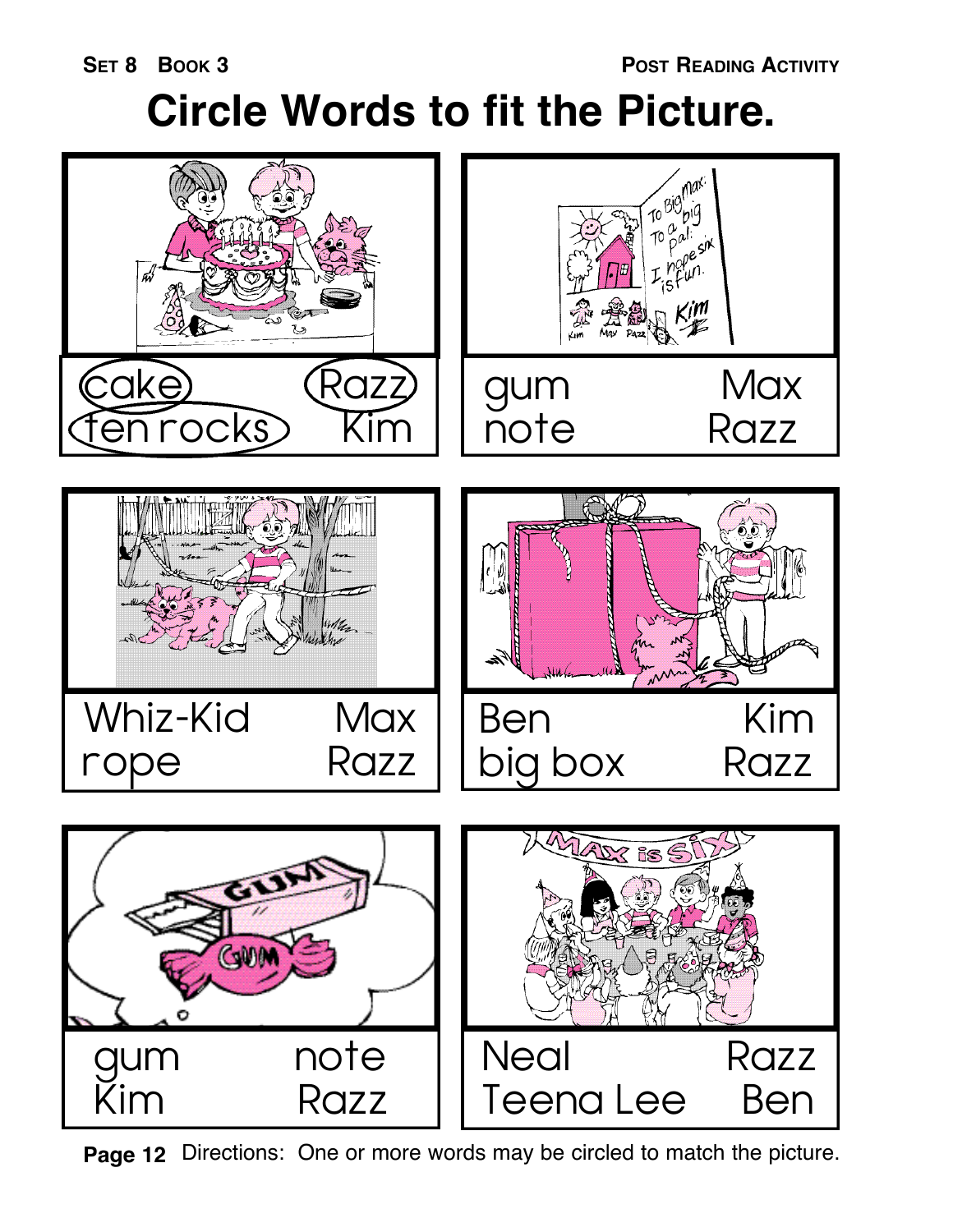### **Write the correct words by each picture.**













| big box |      | note | hats              |  |
|---------|------|------|-------------------|--|
|         | rone |      | <del>cake -</del> |  |

Directions: Draw a line through the words you use.